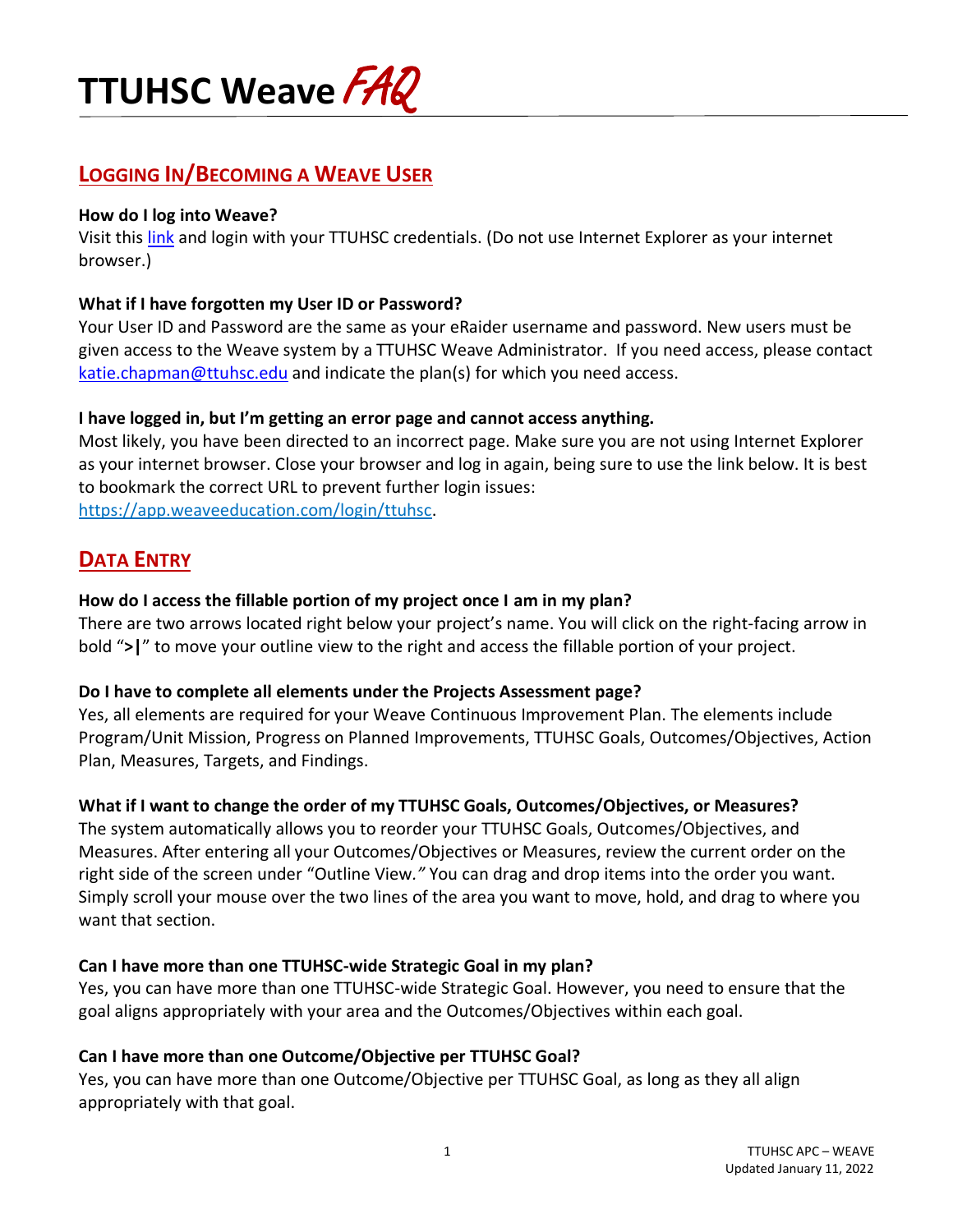#### **How can I keep track of any changes or editing done to my Weave plan?**

There is an internal notes section at the bottom of each Outcome/Objective where you can keep notes or communicate with your colleagues regarding any changes. This section will not show on reports.

# **What does the "Program Level" dropdown mean when I am trying to add an Outcome/Objective?**

The "Program Level" dropdown has no meaning to our Weave plans. This is a part of the Weave system that we cannot change. You will click the "Program Level" and proceed as normal; it will not affect your plan in any way.

#### **Do I have to link a Supported Initiative to my Outcomes/Objectives?**

No, Outcomes/Objectives do not have to be linked to any component in the Supported Initiatives section.

#### **How do I add an element in my plan?**

Click on the "+" sign next to the element you want to add, and it will add a blank section for you to fill out.

#### **Do I have to add an Action Plan?**

Yes, for those Targets marked as *Partially Met* or *Not Met,* you will be required to utilize the Action Plan section. Under Action Plan, you will provide a detailed description of the actions you plan to take the Targets that were marked as *Partially Met* or *Not Met* based on your findings. If it would be more beneficial to break these up into multiple actions, you may also utilize the Action Items section. If all Targets were *Met*, we advise you use this section to indicate what your department will do to make general improvements over the next year. However, if the Target was *Met* and your department does not have anything to add, indicate "Target was met" in the Action Plan description.

#### **Can I change my elements from year to year?**

Yes! After plans carry over to a new reporting year, you will be able to edit the content of each unit's plan.

#### **How do I edit my Plan?**

Select the "Projects" tab at the top of the home screen, and it will bring you to a list of plans that are assigned to you. You may then select the plan you want to edit. Click your mouse in the text box of the item you want to edit. Make necessary changes in the title and text of the item. Your changes will be automatically saved as you edit the plan.

# **Can I format the text in my Weave Plan?**

Yes. You can change the formatting (e.g., bold, italicize, underline) using the keyboard commands as you type text into the plan or by highlighting the portion of the text you would like to change. If you would like to add bullet points to your entry, you can type it in a Word document with bullet points and then copy and paste as plain text. Please note the formatting changes (e.g., bold, italicize, underline) will not copy and paste from the Word document. You can only edit the text directly in Weave.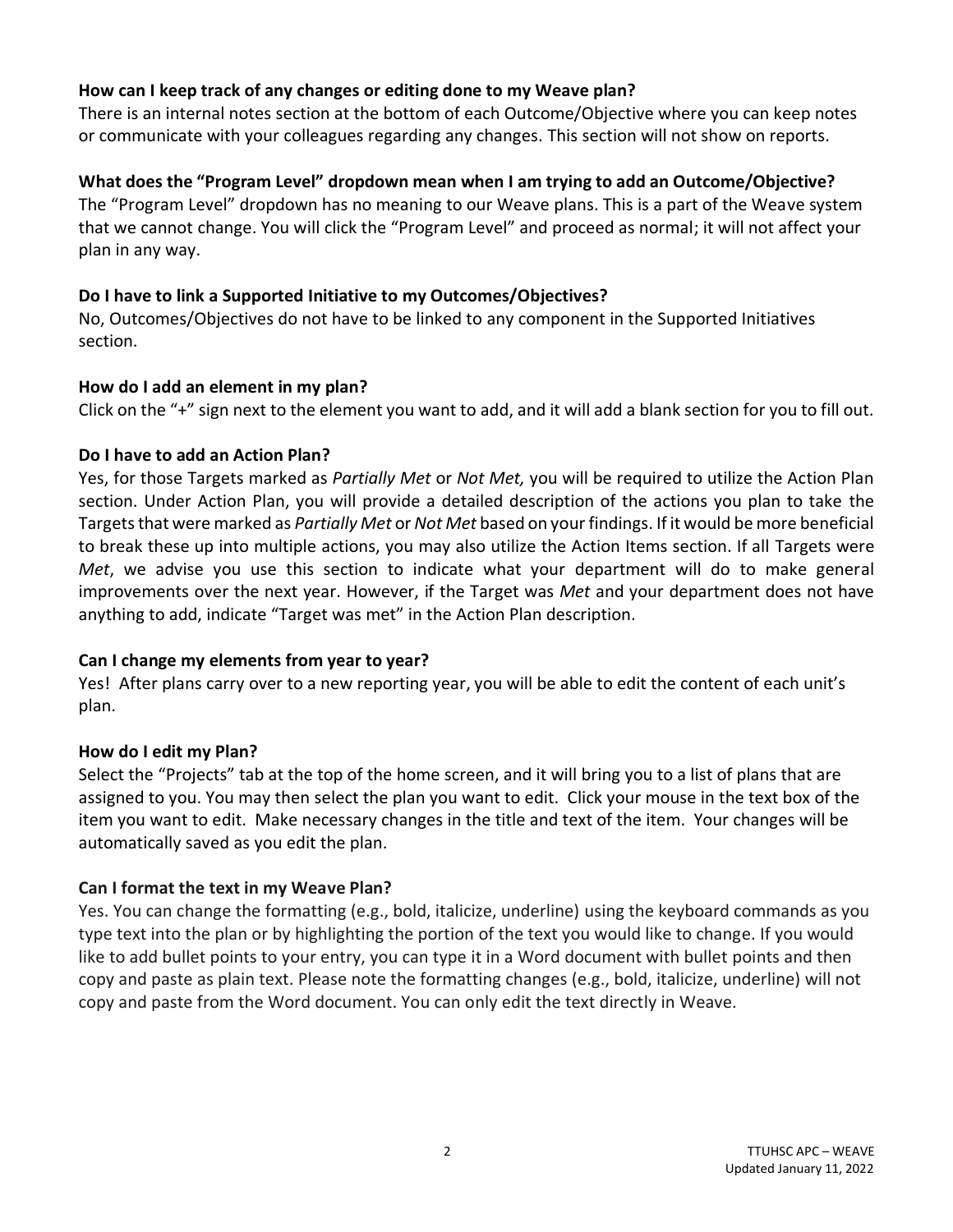### **When will a new continuous improvement cycle be available in Weave?**

We will rollover continuous improvement plans in Weave on November  $1<sup>st</sup>$  of every year. Plans will rollover with the previous year's information, minus your Findings, Target Status, and Project Attachments. If you would like your plan to start blank for a certain cycle, please contact Katie Beth Chapman [\(katie.chapman@ttuhsc.edu\)](mailto:katie.chapman@ttuhsc.edu) no later than October 15<sup>th</sup>.

### **Can I create a new plan in Weave? Or edit the title of my current plan?**

While the system will allow you to create a new plan or edit the title of your current plan, we kindly ask that you do not. Please request any addition/update you might need through Katie Beth Chapman [\(katie.chapman@ttuhsc.edu\)](mailto:katie.chapman@ttuhsc.edu).

#### **Can I delete entities/entries in Weave?**

Yes. Because deletions of major entities/entries in Weave can affect all things that reference that object, please be careful in what you delete. It may not be possible to recover deleted entries.

#### **Is there a character limit in any of the elements?**

Yes. The Target Description, Target, and Findings fields are limited to 255 characters. The Explanation of Findings field has a character limit of 5,000.

#### **When should I plan to complete/update the Planning Phase portion of my Weave plan every year?**

We advise you have the Planning Phase elements completed/updated by February 1<sup>st</sup> of every year. The Planning Phase includes the following elements: Mission Statement, TTUHSC Goals, Outcomes/Objectives, Measures, and Targets.

# **PROJECT ATTACHMENTS**

# **What are Project Attachments?**

It is recommended that you upload any key documents that provide evidence of the progress you've made toward achieving your Outcomes/Objectives. Documents that include sensitive, individual identifiable material, such as R-numbers, should not be stored in Weave. You must upload documents in formats to which most people have access (e.g., Word, Excel, and PDF).

# **How do I upload a Project Attachment?**

If you have supporting documentation, you can upload it by going to the "Project Attachments*"* section at the bottom of the plan. You can either drag and drop your file to this section or Click "browse for files" and choose a document to upload. Please ensure the file you are attaching has a distinct and descriptive name (i.e., Annual Report for Targets 1.1.1.1). In addition, reference the document in the appropriate element (i.e., "See attached <Annual Report for Targets 1.1.1.1> for reference."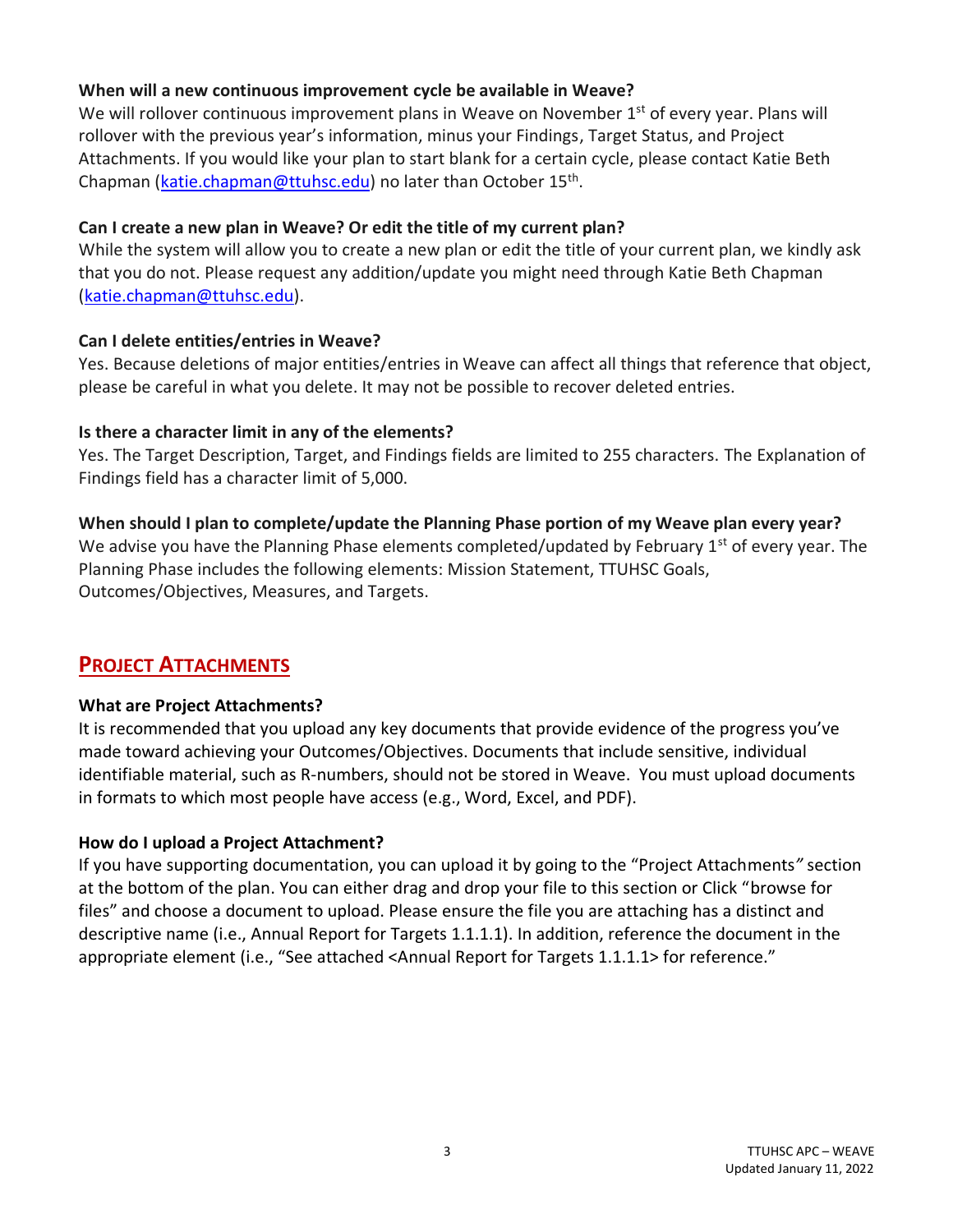# **REPORTS**

# **What type of report should I print?**

Academic Planning & Compliance (APC) personnel use the Page View report for reviewing plans. It generates a comprehensive summary. Mission Statement, TTUHSC Goals, Progress of Planned Improvements, Outcomes/Objectives, Supported Initiatives, Action Plan/Items, Measures, Targets, Findings, and Attachments are included. The comprehensive report is referred to as the Continuous Improvement Report.

# **How do I run a report in Weave?**

- (1) Click the "Reports" tab on the top of the Weave home page.
- (2) Select "Assessment" as the report type from the dropdown.
- (3) Select "Create New Report" to generate a new report. We recommend generating your report in Page View for the report type.
- (4) Title your report with a distinctive name that you will be able to track if you will be continuously creating different reports. The Executive Summary and Report description sections are optional. Then select next.
- (5) Select the plan(s) for which you would like to generate a report. Then select next.
- (6) You can uncheck any elements you would not like to see in your report in this next step. Before selecting "Compile Report," we recommend you double-check that all elements you would like to see in your report are checked.
- (7) You will then be able to review your information before selecting "Save Report."
- (8) You will then be brought to a page where all the reports you've created are listed. You will be able to access your report once "Processing…" changes to "Download." You will also receive an email once your report has been generated.
- (9) Once your report is ready, click "Download" to view and save it.

If you would like to access a report you previously created, follow steps 1 & 2 from above and then select "View Saved Reports." This will take you to all the reports you have previously created. Please select the one you would like to view.

*NOTE: ONLY YOU will have access to reports you create. If other users need to see the reports you have created, you will have to share those saved reports with them via another method outside of Weave.* 

**I have gone through all of the appropriate steps, but my report will not run. What should I do?** The first step you should try is changing your web browser. Many times, a report will not run under Safari or Internet Explorer. The recommended web browser for running Weave reports is Google Chrome or Firefox. If you continue to have trouble, please email [katie.chapman@ttuhsc.edu](mailto:katie.chapman@ttuhsc.edu) for assistance.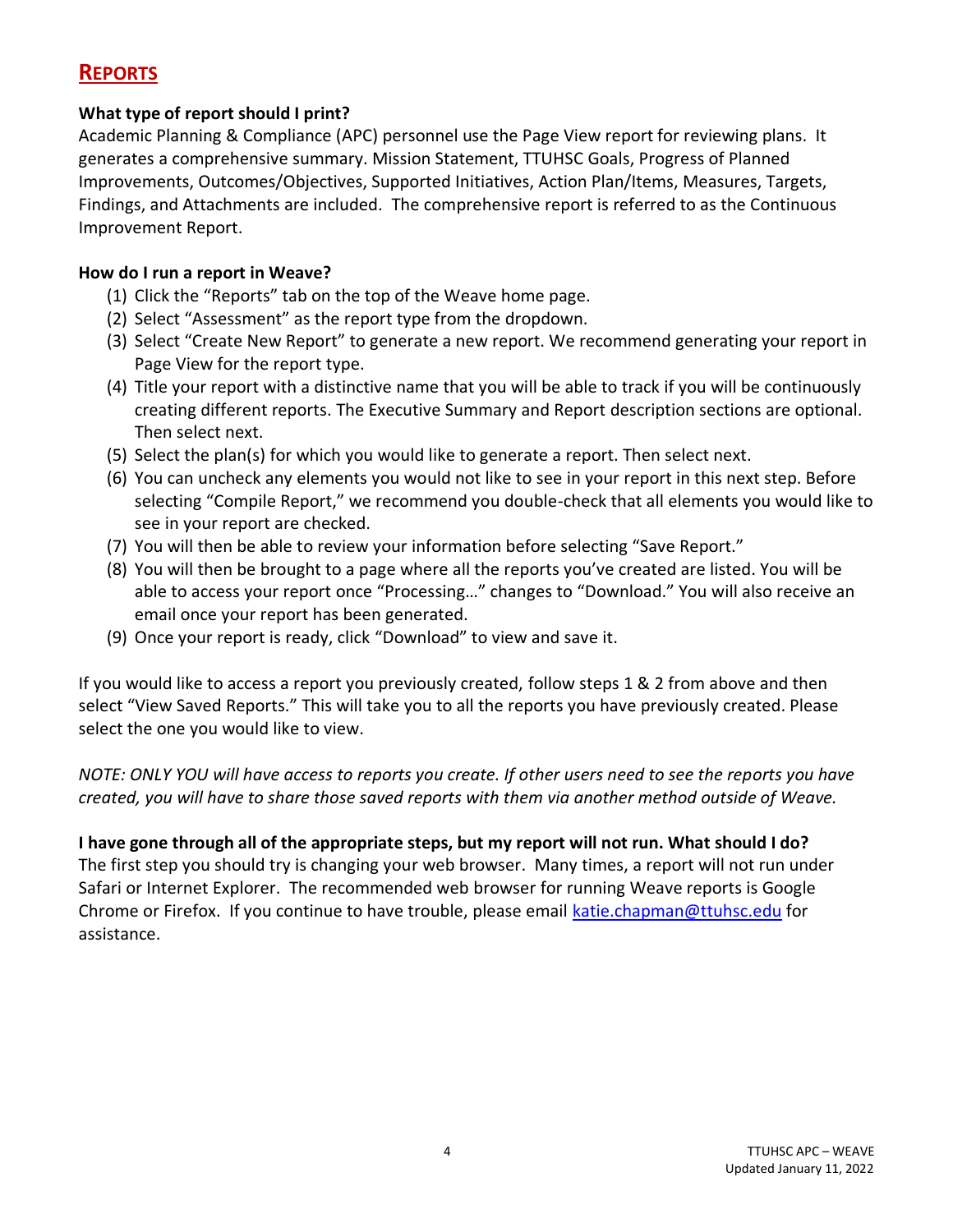# **CONTINUOUS IMPROVEMENT PLAN REVIEWS**

### **When will my Weave plan be reviewed?**

Every fall, a group of TTUHSC faculty from each school reviews and evaluates academic program plans. A group of TTUHSC staff from different areas across the institution reviews and evaluates administrative and academic/student support plans. Results are communicated to appropriate representatives for each Weave plan and compiled into an *Executive Summary* to be presented to the President's Cabinet. APC personnel will work collaboratively with faculty and staff to improve any Weave plans falling in or below the "Developing" category.

# **How do I know the criteria that will be used to evaluate my plan?**

Rubrics for academic programs and administrative and academic/student support units are available on the Office of Academic Planning & Compliance website at this [link.](https://www.ttuhsc.edu/academic-planning-compliance/weave.aspx) Each review committee will use these rubrics to evaluate Weave Continuous Improvement Plans. Reviews will be based on best assessment practices only and are not intended t-o replace other program review processes. Results will be communicated to appropriate representatives for each Weave plan.

#### **How can I get feedback on my Weave plan?**

You can request to have your Weave plan reviewed at any time by emailing [katie.chapman@ttuhsc.edu](mailto:katie.chapman@ttuhsc.edu) and indicating which plan you would like reviewed.

# **HELP**

#### **Where can I find a Weave user guide or tutorial?**

On the Weave home page, click on the white question mark in the upper right-hand corner. This brings you to a Weave Resource Center. In addition, an HSC specific *How To Users Guide* is available on the APC webpage at thi[s link.](https://www.ttuhsc.edu/academic-planning-compliance/documents/TTUHSCWeaveHowToUserGuide_4-21-21.pdf)

# **Where can I find additional resources to complete my TTUHSC Weave plan?**

Please visit the APC Weave Resources Page [here](https://www.ttuhsc.edu/academic-planning-compliance/weave.aspx) to find various resources that will help you complete your Weave plan.

*Guidelines for Documenting Continuous Improvement* – The document gives the rationale behind Weave, the institution-wide program assessment process, and explains specific accreditation requirements and procedures.

*Continuous Improvement Plan Reviews* – An overview of the plan review process at TTUHSC.

*Rubrics* – The two rubrics developed by the Academic Planning & Compliance to review and evaluate each Weave plan.

*TTUHSC Weave 2.0 Technical Training PowerPoint* – An overview of SACSCOC accreditation requirements, a brief history of Weave, basic Weave components, and the Continuous Improvement Plan review process.

*TTUHSC Weave 2.0 Content Training PowerPoint* – An overview of the elements to be completed during the Planning Phase, along with helpful tips on writing Mission Statements, selecting TTUHSC Goals, Outcomes/Objectives, tying your Supported Initiatives, Measures, and Targets.